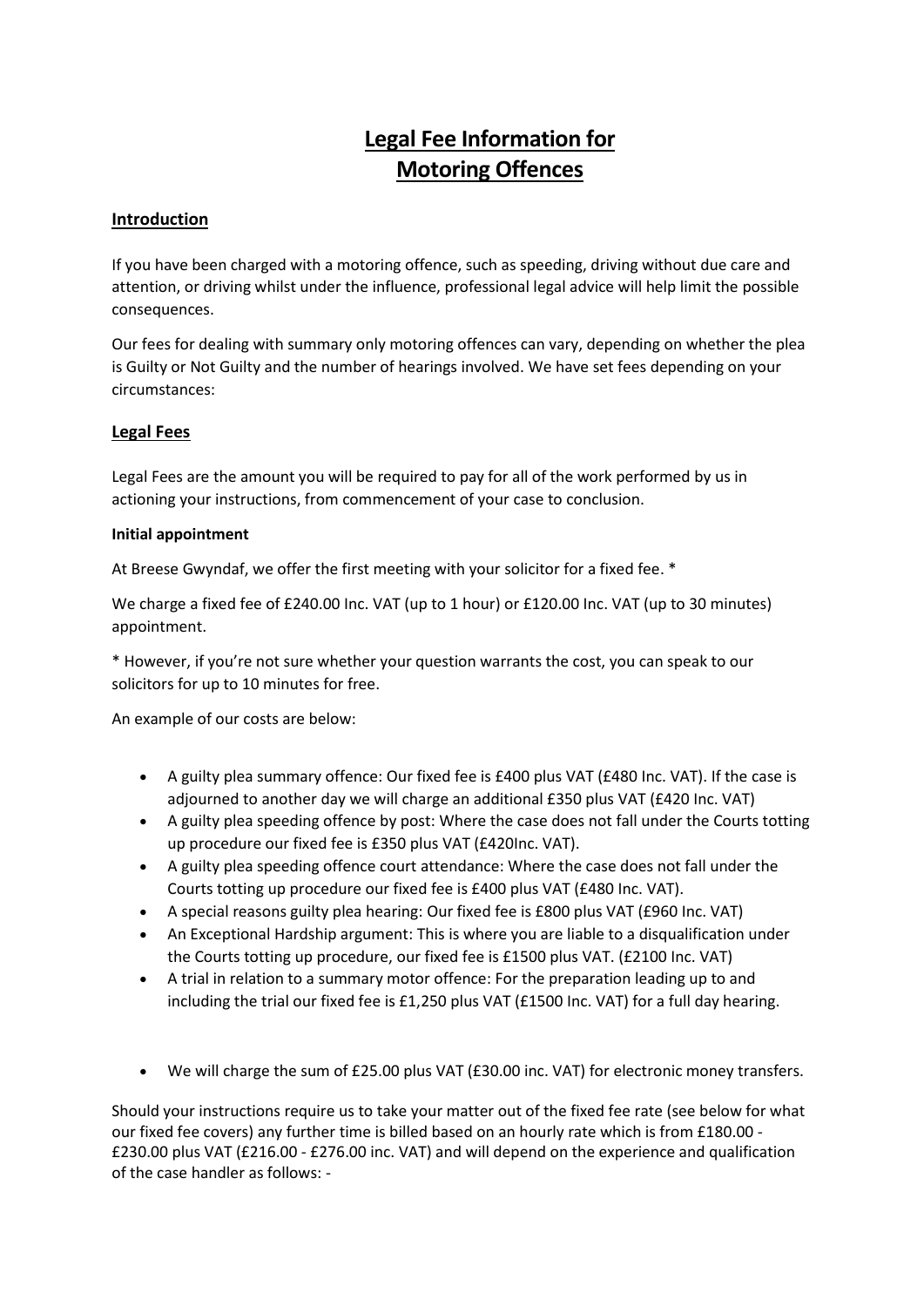- Senior solicitor £230.00 plus VAT (£276.00 Inc. VAT)
- Assistant Solicitor £180.00 plus VAT (£216.00 Inc. VAT)

If your matter becomes complex (see below) our fees may increase further and we will notify you in advance of any increased costs.

If at any stage our fees change, we will notify you and discuss the reason for any changes. This would typically occur if you change your instructions or your case involves an unforeseen complexity.

Our average fees assume that:

- a) The transaction is concluded in a timely manner and no unforeseen complication arise.
- b) All parties to the transaction are co-operative and there is no unreasonable delay from any parties providing documentation.

## **Our Legal Fee includes:**

Our fees will typically include:

- All telephone calls, letters and emails as well meeting you at our offices to take your full instructions
- Advising you on the evidence and the court procedure and answer any questions you may have
- Attending court to represent you at each hearing of your case
- Reporting back to you with our advice, if appropriate, on appeal

## **Our Legal Fee does not include:**

Where there is likely to be any additional cost, we will inform you as soon as possible with a clear estimate of those costs.

The following expenses are not included in our fixed fee:

- The cost of travelling to any court other than our local Caernarfon Court. Travel is charged at 50ppm plus VAT. (60ppm Inc. VAT)
- The cost of an expert report if needed to support the defence.
- Counsel or Expert fees
- Court fees
- Preparing more than one witness statement
- Obtaining witness statements, whether expert or other.
- Acting for you in an appeal.

#### **Disbursements**

- Disbursements may be incurred in the handling of the matter for you.
- For motoring offences these will typically be Counsel's fees to provide advice or represent you at a hearing. If Counsel is required to be instructed a quotation for their services will be obtained from them and discussed with your before they are instructed to ensure you are fully aware of the fees that will be charged.